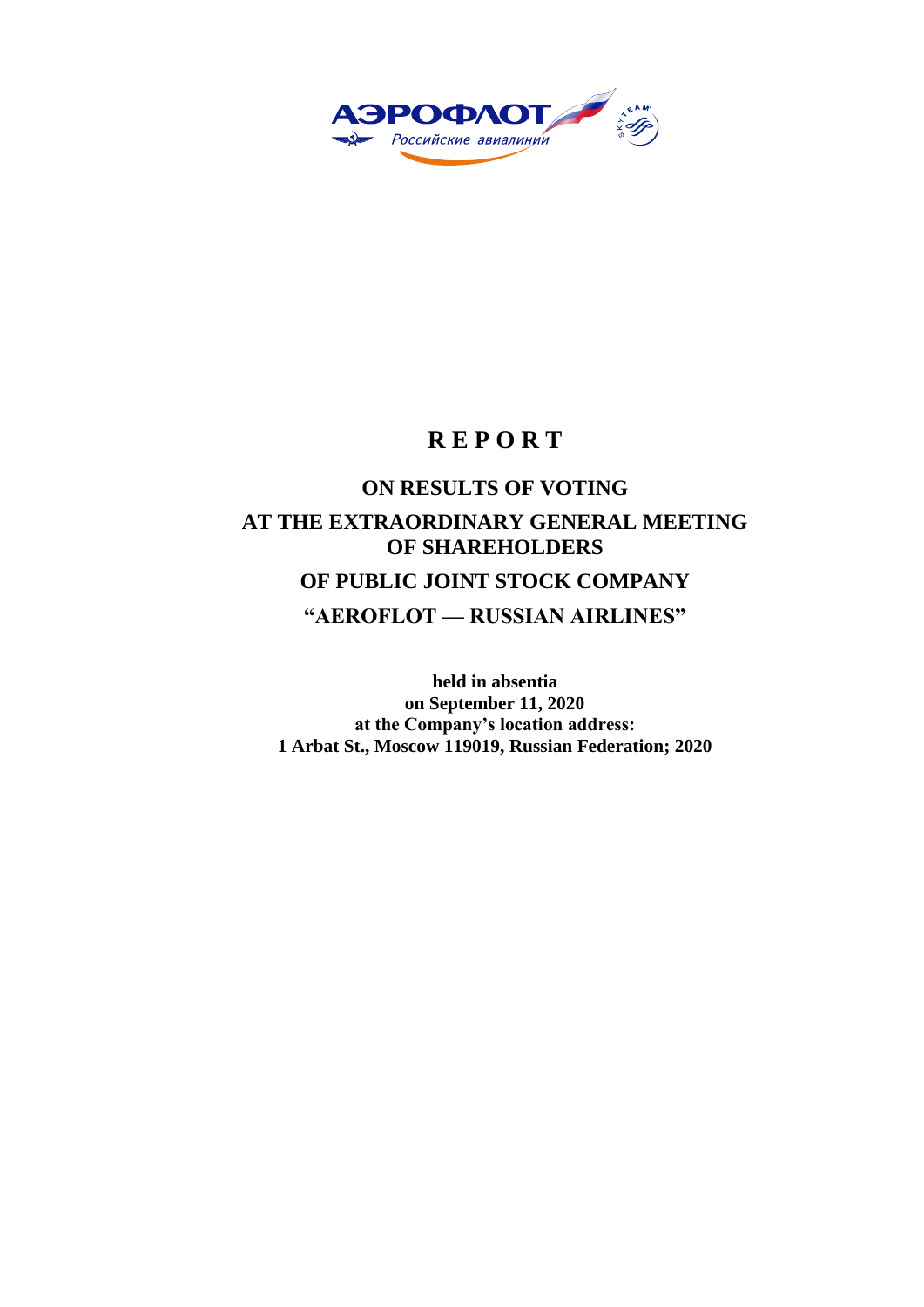Full corporate name and location address of the Company: Public Joint Stock Company "Aeroflot — Russian Airlines" (PJSC "Aeroflot," the "Company")

Company location address: 1 Arbat St., Moscow 119019, Russian Federation

Type of the General Meeting of Shareholders: Extraordinary Meeting.

Form of the Annual General Meeting of Shareholders: absentee voting.

Date to determine (formalize) the Shareholders entitled to participate in the Meeting: August 17, 2020.

Date of the Extraordinary General Meeting of Shareholders of PJSC "Aeroflot" (deadline for voting ballot submission): September 11, 2020.

Postal address to which the voting ballots were sent: 1 Arbat St., Moscow 119019, Russian Federation; Corporate Governance Department, PJSC "Aeroflot"

Web-site used to fill out the electronic ballots:

<http://ir.aeroflot.ru/ru/corporate-governance/general-meeting-of-shareholders/>

The authorized capital of PJSC "Aeroflot" is 1,110,616,299 rubles and is divided into 1,110,616,299 placed registered common shares, which is 100% of the authorized capital of PJSC "Aeroflot."

Number of votes held by persons put on the list of Shareholders entitled to participate in the General Meeting of Shareholders of PJSC "Aeroflot" (as of August 17, 2020): 1,110,616,299 votes, which is 100% of the authorized capital of PJSC "Aeroflot"

As of the deadline for voting ballot submission (September 11, 2020), ballots were received from 616 shareholders (representatives of shareholders) holding a total of 670,061,280 placed voting shares of PJSC "Aeroflot," which is 60.33238% of the number of placed voting shares of PJSC "Aeroflot" held by persons entitled to vote on items on the agenda of the Extraordinary General Meeting of Shareholders of PJSC "Aeroflot."

In accordance with Paragraph 1 of Article 58 of the Federal Law on Joint Stock Companies, the General Meeting of Shareholders of the Company is eligible (quorate) as long as it is attended by shareholders jointly holding more than half of the votes of the Company's placed voting shares (Annex No. 1 — Voting Result Minutes of Extraordinary General Meeting of Shareholders of Public Joint Stock Company "Aeroflot — Russian Airlines").

Name and location of the Registrar of PJSC "Aeroflot," performing the functions of the Counting Commission of the General Meeting of Shareholders in accordance with Paragraph 1 of Article 56 of the Federal Law On Joint-Stock Companies: Independent Registrar Company R.O.S.T., Joint Stock Company, 18 Stromynka St., Building 5B, Premises IX, Moscow 107996, Russian Federation.

Authorized representatives of the Registrar: Igor Vladimirovich Akhmatov (Chairman of the Counting Commission), Olga Petrovna Visyulina (Secretary of the Counting Commission), Aleksey Vadimovich Shuvalov (Member of the Counting Commission).

Chairman of the Meeting Evgeny Ivanovich Ditrich Secretary of the Meeting: Aleksey Vladimirovich Melekhin

Number and date of the Minutes of the Extraordinary General Meeting of Shareholders: No. 46, September 14, 2020.

\_\_\_\_\_\_\_\_\_\_\_\_\_\_\_\_\_\_\_\_\_\_\_\_\_\_\_\_\_\_\_\_\_\_\_\_\_\_\_\_\_\_\_\_\_\_\_\_\_\_\_\_\_\_\_\_\_\_\_\_\_\_\_\_\_\_\_\_\_\_\_\_\_\_\_\_\_\_\_\_\_\_\_\_\_\_\_\_\_\_\_\_\_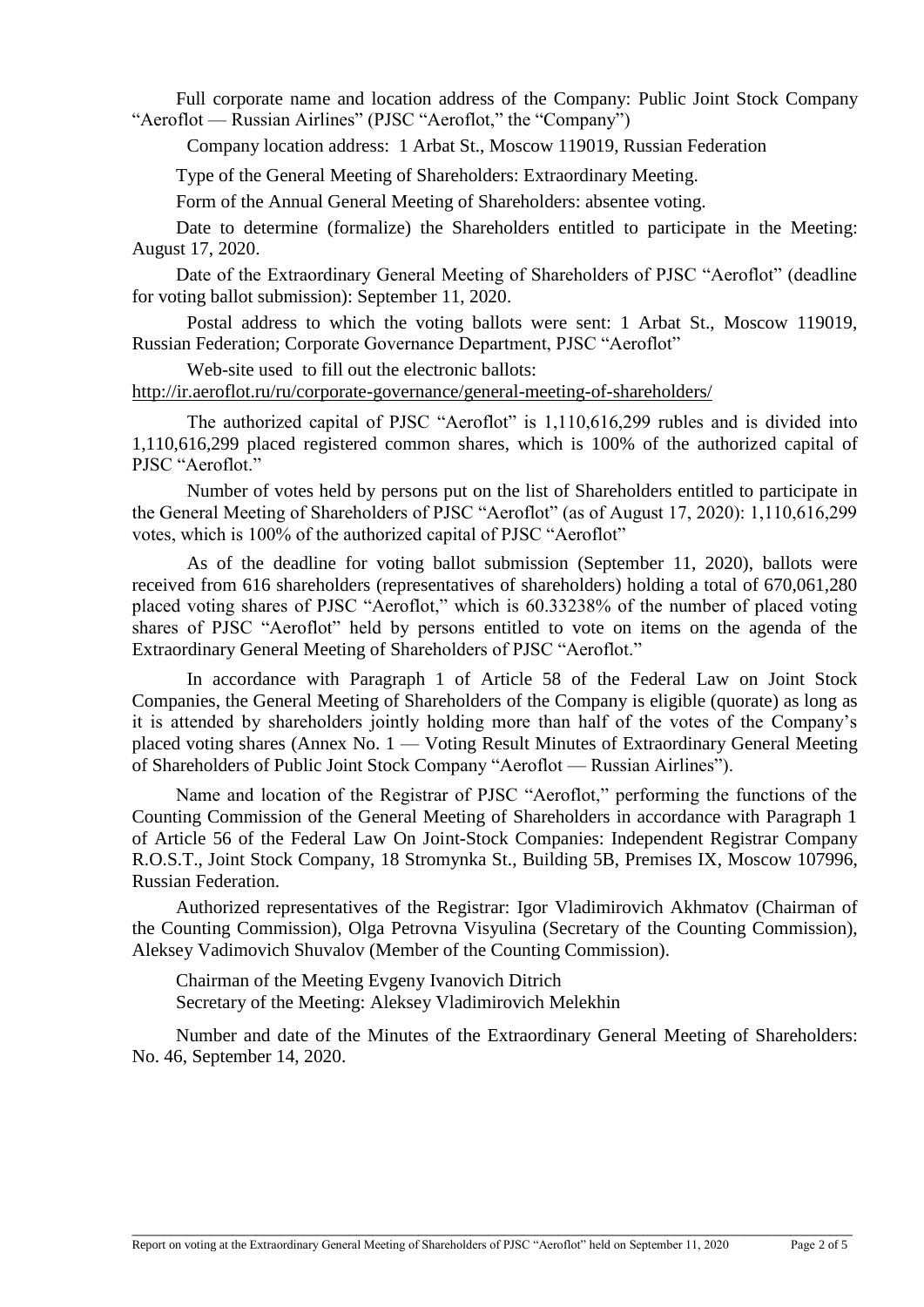#### **Agenda for the Extraordinary General Meeting of Shareholders:**

- 1. On determining the quantity, par value, category (type) of authorized shares, and the rights provided by those shares;
- 2. On amendment of the Articles of Association of PJSC "Aeroflot" (concerning the authorized shares);
- 3. On increasing the authorized capital of PJSC "Aeroflot" through the placement of additional shares.

## **Agenda Item No. 1:**

# *On determining the quantity, par value, category (type) of authorized shares, and the rights provided by those shares;*

#### **Voting results on Item No. 1:**

The number of votes held by persons included in the list of persons entitled to participate in the General Meeting and vote on this agenda item is 1,110,616,299.

The number of votes under the Company voting shares on this agenda item, determined taking into account the provisions of Paragraph 4.24 of Regulation No. 660-P of the Bank of Russia On General Meetings of Shareholders dated November 16, 2018, is 1,110,616,299.

The number of votes held by the persons who participated in the Meeting and were entitled to vote on this item is 670,061,280.

Thus, the quorum is present for adopting a resolution on this item (60.33238%).

In accordance with Paragraph 4 of Article 49 of the Federal Law on Joint Stock Companies, a resolution on this item shall be adopted by the General Meeting of Shareholders by a three-quarter majority of the votes of holders of voting shares participating in the General Meeting in person or via their authorized representatives, i.e., to adopt a resolution, at least 502,545,960 FOR votes are required.

Shareholders and their representatives participated in the voting on this item and distributed a total of 670,061,280 votes (For, Against, Abstain).

The votes were allocated as follows:

| <b>FOR</b> |                  | $-664,543,317$ votes;                                             |
|------------|------------------|-------------------------------------------------------------------|
| AGAINST    | $\sim$ 100 $\mu$ | 4,878,668 votes;                                                  |
| ABSTAIN    |                  | 639,165 votes:                                                    |
|            |                  | Ballots with a total number of 130 votes were recognized invalid. |

**Based on the voting results, the resolution on Item No. 1 "On determining the quantity, par value, category (type) of authorized shares, and the rights provided by those shares" is as follows:**

"To determine that PJSC "Aeroflot" may, in addition to the placed shares, place one billion nine hundred fifty million (1,950,000,000) registered common shares with a par value of one (1) ruble each (authorized shares). Each additionally placed share of PJSC "Aeroflot" shall provide its holder with the scope of rights determined by the Articles of Association of PJSC "Aeroflot," the same as the scope of rights provided by the shares already placed."

\_\_\_\_\_\_\_\_\_\_\_\_\_\_\_\_\_\_\_\_\_\_\_\_\_\_\_\_\_\_\_\_\_\_\_\_\_\_\_\_\_\_\_\_\_\_\_\_\_\_\_\_\_\_\_\_\_\_\_\_\_\_\_\_\_\_\_\_\_\_\_\_\_\_\_\_\_\_\_\_\_\_\_\_\_\_\_\_\_\_\_\_\_

# **ADOPTED**.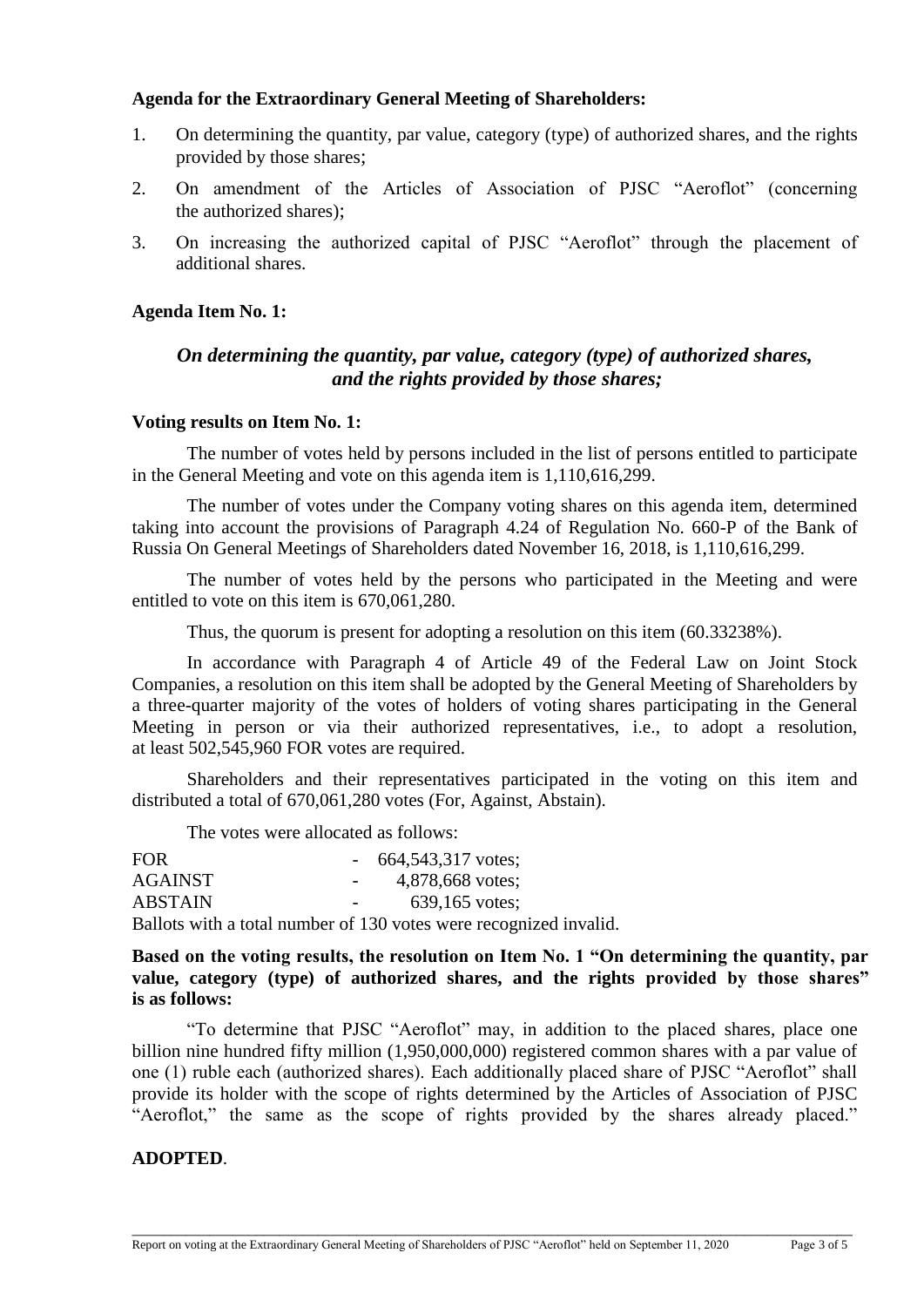#### **Agenda Item No. 2:**

## *Amending the Articles of Association of PJSC "Aeroflot" (concerning the authorized shares)*

#### **Voting results on Item No. 2:**

The number of votes held by persons included in the list of persons entitled to participate in the General Meeting and vote on this agenda item is 1,110,616,299.

The number of votes under the Company voting shares on this agenda item, determined taking into account the provisions of Paragraph 4.24 of Regulation No. 660-P of the Bank of Russia On General Meetings of Shareholders dated November 16, 2018, is 1,110,616,299.

The number of votes held by the persons who participated in the General Meeting and were entitled to vote on this agenda item is 670,061,280.

Thus, the quorum is present for adopting a resolution on this item (60.33238%).

In accordance with Paragraph 4 of Article 49 of the Federal Law on Joint Stock Companies, a resolution on this item shall be adopted by the General Meeting of Shareholders by a three-quarter majority of the votes of holders of voting shares participating in the General Meeting in person or via their authorized representatives, i.e., to adopt a resolution, at least 502,545,960 FOR votes are required.

Shareholders and their representatives participated in the voting on this item and distributed a total of 670,061,280 votes (For, Against, Abstain).

The votes were allocated as follows:

| <b>FOR</b>     |            | $-664,154,218$ votes;                                                 |
|----------------|------------|-----------------------------------------------------------------------|
| <b>AGAINST</b> | $\sim 100$ | 4,951,616 votes;                                                      |
| <b>ABSTAIN</b> |            | $605,329$ votes;                                                      |
|                |            | Ballots with a total number of 350,117 votes were recognized invalid. |

# **Based on the voting results, the resolution on Item No. 2 "Amending the Articles of Association of PJSC "Aeroflot" (concerning the authorized shares)" is as follows:**

"To amend the Articles of Association of PJSC "Aeroflot" by restating item 3 of Paragraph 8.3 of Section 8 of the Articles of Association of PJSC "Aeroflot" to read as follows:

"The Company may place one billion nine hundred fifty million (1,950,000,000) common shares with par value of one (1) ruble each (authorized shares), in addition to the placed shares. Each additionally placed share of the Company shall provide its holder with the scope rights determined by the Company's Articles of Association, the same as the scope of rights provided by the shares already placed.

#### **ADOPTED**.

\_\_\_\_\_\_\_\_\_\_\_\_\_\_\_\_\_\_\_\_\_\_\_\_\_\_\_\_\_\_\_\_\_\_\_\_\_\_\_\_\_\_\_\_\_\_\_\_\_\_\_\_\_\_\_\_\_\_\_\_\_\_\_\_\_\_\_\_\_\_\_\_\_\_\_\_\_\_\_\_\_\_\_\_\_\_\_\_\_\_\_\_\_